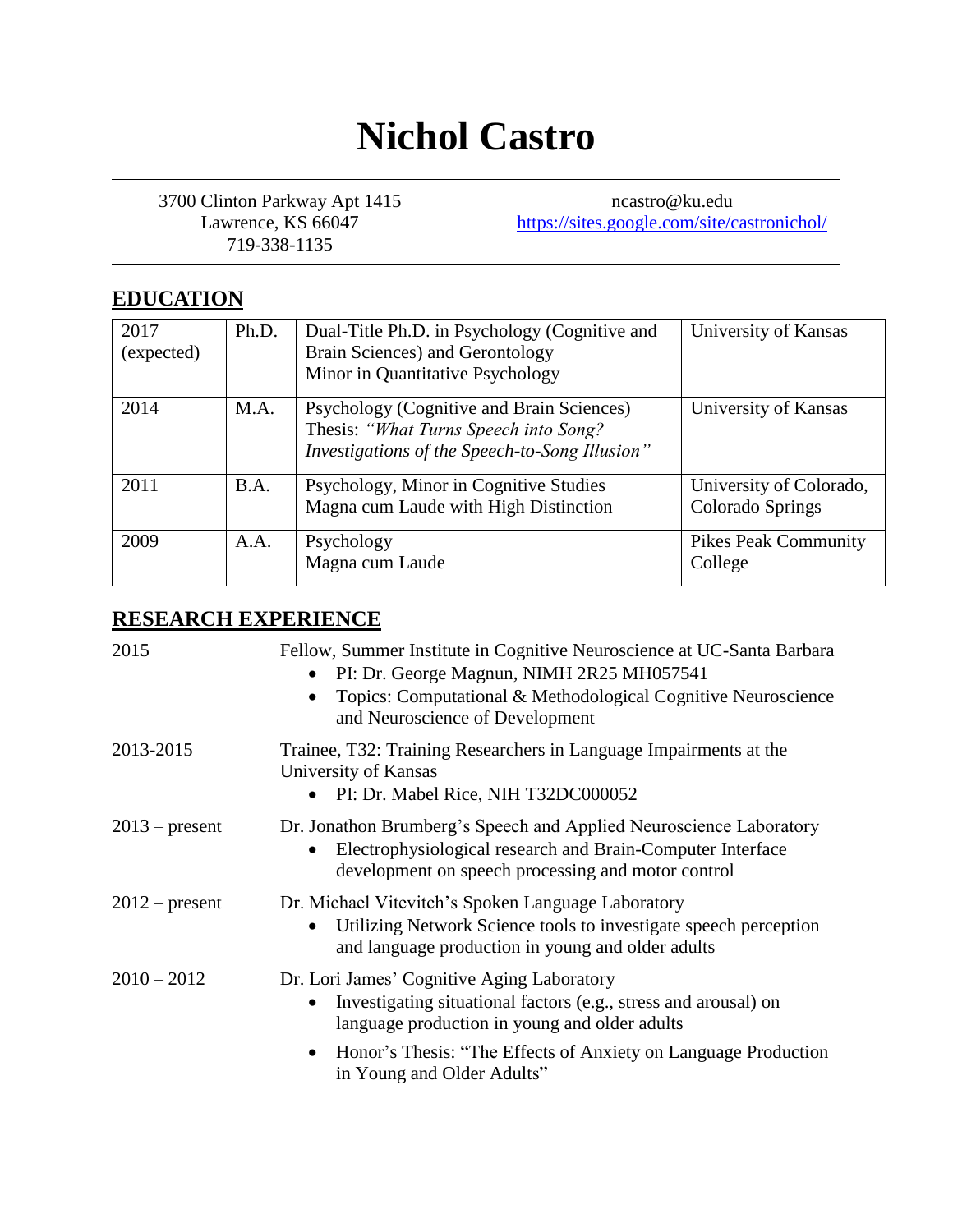## **TEACHING EXPERIENCE**

| Fall 2015   | <b>Instructor of Record</b>                                                                                                     |  |  |
|-------------|---------------------------------------------------------------------------------------------------------------------------------|--|--|
|             | PSYC 104: General Psychology                                                                                                    |  |  |
|             | 4 sections of 45 students each semester                                                                                         |  |  |
|             | Create and implement engaging, in-class discussions and activities<br>for a flipped designed classroom                          |  |  |
|             | Assess student learning with online activities, papers, and exams<br>Maintain open communication through email and office hours |  |  |
| Spring 2015 | <b>Graduate Research Consultant</b>                                                                                             |  |  |
|             | SPLH 320: The Communicating Brain (Intro. to Speech Neuroscience)<br>Dr. Jonathan Brumberg                                      |  |  |
|             | Develop and facilitate group research projects (40 students)                                                                    |  |  |
|             | Lead class discussions and workshops on the research process                                                                    |  |  |
| Spring 2013 | <b>Graduate Teaching Assistant</b>                                                                                              |  |  |
|             | PSYC 318: Cognitive Psychology                                                                                                  |  |  |
|             | Dr. Christopher Ramey                                                                                                           |  |  |
|             | Maintain accurate and up-to-date gradebook                                                                                      |  |  |
|             | Hold office hours for a section of 150 students                                                                                 |  |  |
| Fall 2012   | <b>Graduate Teaching Assistant</b>                                                                                              |  |  |
|             | PSYC 104: General Psychology                                                                                                    |  |  |
|             | Dr. David Holmes                                                                                                                |  |  |
|             | Hold office hours for a section of 1000 students                                                                                |  |  |

## **PEER-REVIEWED PUBLICATIONS**

- Vitevitch, M. S., & **Castro, N.** (2015). Using network science in the language sciences and clinic. *International Journal of Speech-Language Pathology, 17*(1), 13-25.
- Vitevitch, M. S., Siew, C. S. Q., **Castro, N.**, Goldstein, R., Gharst, J. A., Kumar, J. J., & Boos, E. B. (2015). Speech error and tip-of-the-tongue diary for mobile devices. *Frontiers in Psychology, 6*:1190. doi: 10.3389/fpsyg.2015.01190.
- **Castro, N.**, & James, L. E. (2013). Differences between young and older adults' speech in descriptions of negative versus neutral pictures. *Aging, Neuropsychology, and Cognition: A Journal on Normal and Dysfunctional Development, 21,* 222-238.

#### **PUBLICATIONS (under review)**

- **Castro, N.**, Mendoza, J. M., Tampke, E. C., & Vitevitch, M. S. (submitted). What turns speech into song? An account of the speech-to-song illusion using node structure theory.
- James, L. E., Schmank, C. J., **Castro, N.**, Hendricks, M. A., & Buchanan, T. W. (submitted). Salient and concurrent psychosocial stress increases tip-of-the-tongue states.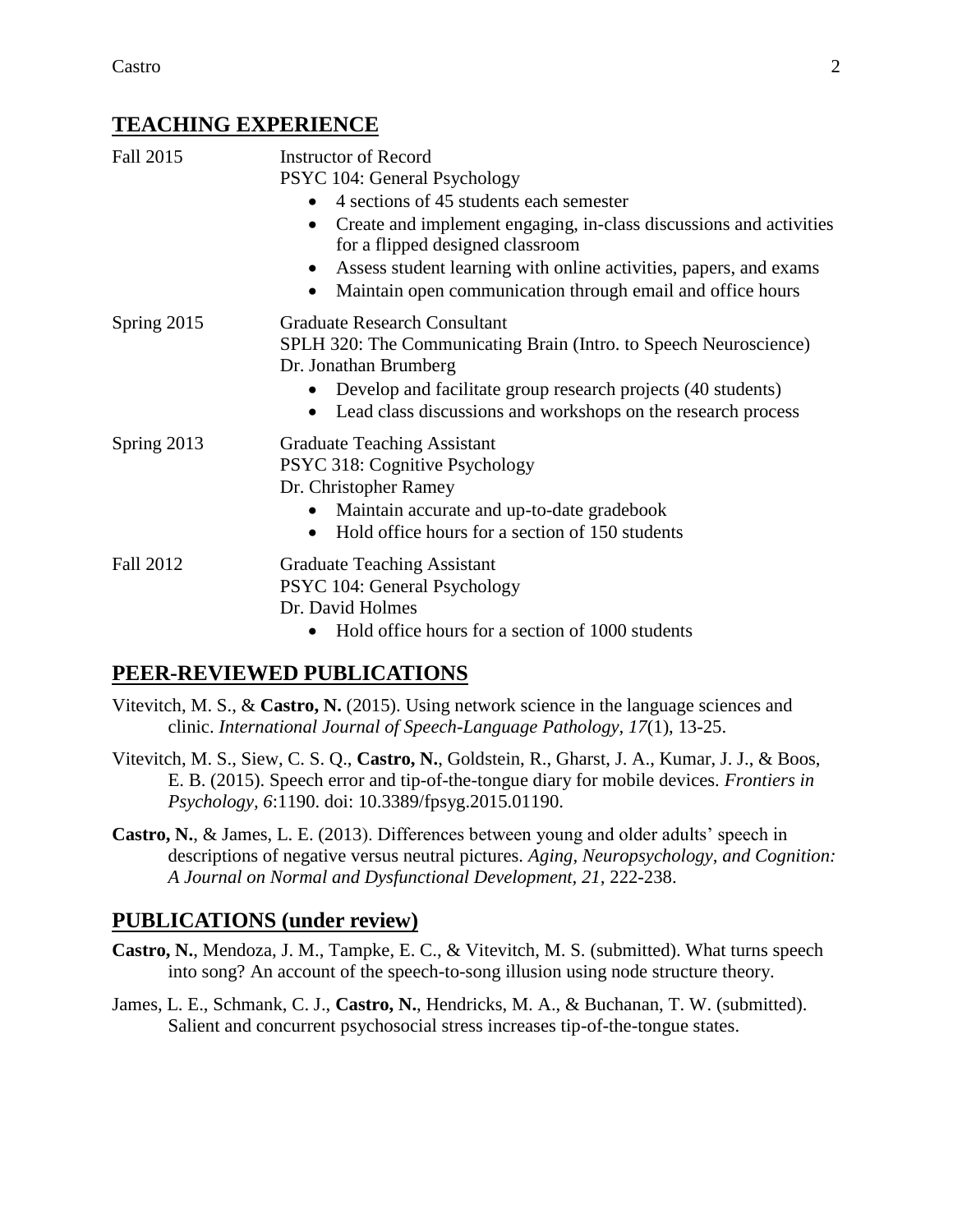#### **CONFERENCE PROCEEDINGS**

- Brumberg, J. S., **Castro, N.**, & Rao, A. (2015). Temporal dynamics of the speech readiness potential, and its use in a neural decoder of speech-motor intention. In *Interspeech-2015,*  1126-1130.
- Vitevitch, M. S., Goldstein, R., Siew, C. S. Q., & **Castro, N.** (2014). Using complex networks to understand the mental lexicon. In *The Yearbook of the Poznan Linguistic Meeting, 1*(1), 119-138.

#### **INVITED PRESENTATIONS**

- **Castro, N.** (March, 2016). *Using Network Science to Develop a Word Training Protocol for Individuals with Aphasia*. Invited to present at the Child Language Proseminar at the University of Kansas.
- **Castro, N.** (April, 2014). *Electrophysiological Evidence of the Verbal Transformation Effect.*  Invited to present at Dr. Brumberg's Speech Perception class at the University of Kansas.
- **Castro, N.**, & Vitevitch, M. S. (October, 2013). *Repetition Brings Out the Music in Speech.*  Invited to present at the Child Language Proseminar at the University of Kansas.

#### **CONFERENCE PRESENTATIONS**

- **Castro, N.**, Tampke, E. C., & Vitevitch, M. S. (2015, November). *Identifying the Cognitive Mechanism of the Speech-to-Song Illusion Using Node Structure Theory.* Poster presented at the Annual Meeting of the Psychonomic Society, Chicago, IL.
- **Castro, N.**, & Brumberg, J. S. (2014, November). *Predicting Speech Onset Using the Bereitschaftspotential: An ERP Application for Brain-Computer Interfaces*. Poster presented at American Speech-Language-Hearing Association Convention, Orlando, FL.
- **Castro, N.**, & Brumberg, J. S. (2014, March). *Using the Bereitschaftspotential to Predict Speech and Other Voluntary Motor Movements*. Oral presentation at the Graduate Student Research Competition, Lawrence, KS.
- James, L. E., Schmank, C. J., & **Castro, N.** (2013, November).*The Impact of Stress on Young and Older Adults' Word Retrieval*. Oral presentation at the Annual Meeting of the Psychonomic Society, Toronto, Canada.
- James, L. E., **Castro, N.**, & Schmank, C. J. (2013, August). *Word Retrieval is Harmed by Stressful Condition*. Poster presented at the American Psychological Association Convention, Honolulu, HI.
- James, L. E., Schmank, C. J., **Castro, N.**, Hendricks, M. A., & Buchanan, T. W. (2013, April). *Recent Discoveries Regarding Stress and the Tip-of-the-Tongue Phenomenon*. Oral presentation at the Rocky Mountain Psychological Association Convention, Denver, CO.
- **Castro, N.**, & Vitevitch, M. S. (2013, March). *Neighborhood Density and Word Count Impact the Perception of the Speech-to-Song Illusion*. Oral presentation at the Graduate Student Research Competition, Lawrence, KS.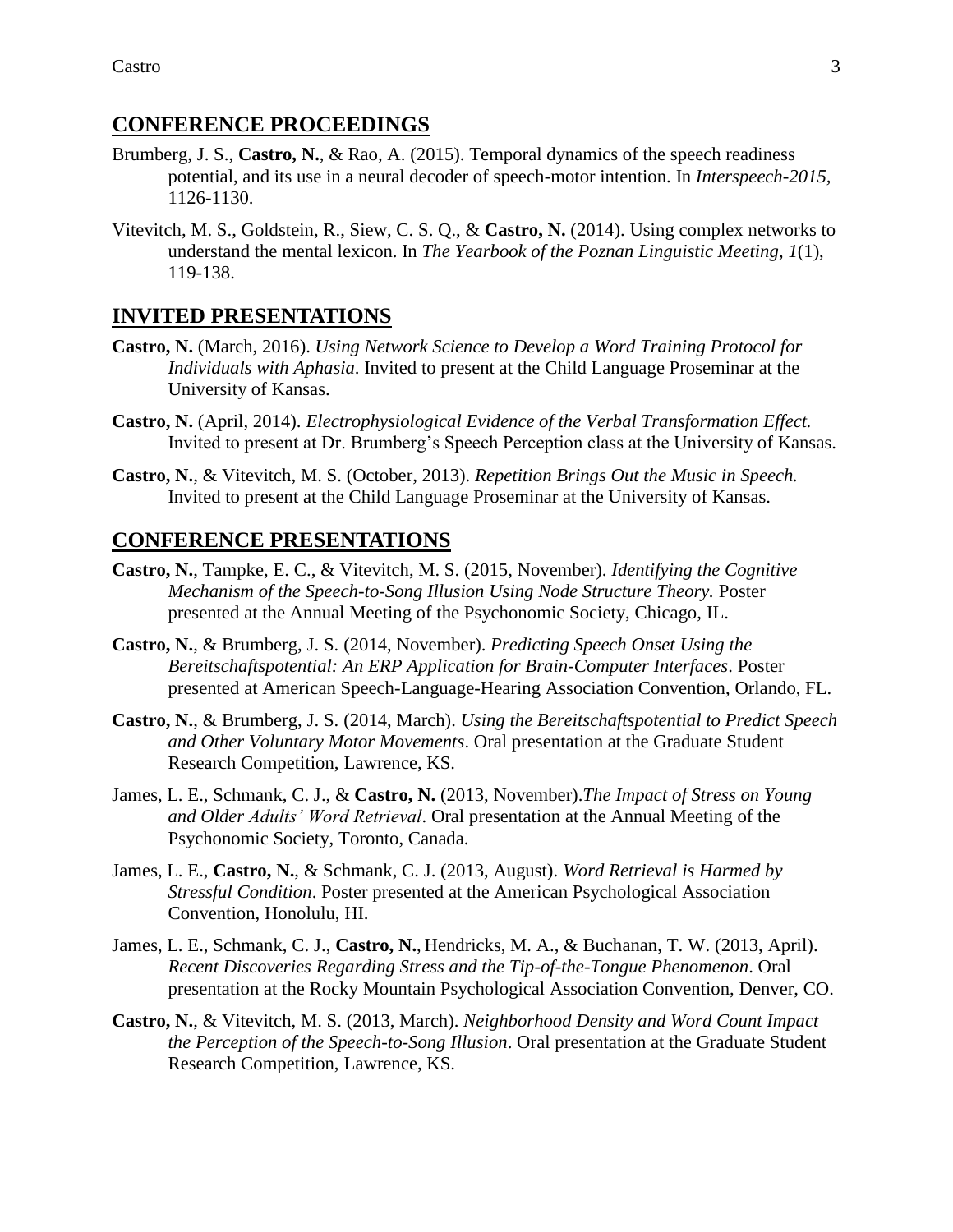- **Castro, N.**, & James, L. E. (2012, April). *How Anxiety Provoking Pictures Impact Speech Production In Young and Older Adults.* Poster presented at the Cognitive Aging Conference, Atlanta, GA.
- **Castro, N.**, & James, L. E. (2011, April). *The Effects of Anxiety on Language Production in Young and Older Adults.* Poster presented at the Rocky Mountain Psychological Association Convention, Salt Lake City, UT.

# **AWARDS**

| 2015             | Finalist for APA Division 3's (Society for Experimental Psychology and<br>Cognitive Science) Best Student Poster at the Psychonomic Society<br>Conference                                                                    |  |
|------------------|------------------------------------------------------------------------------------------------------------------------------------------------------------------------------------------------------------------------------|--|
| 2015             | Friends of the Life Span Institute Graduate Research Assistant Award                                                                                                                                                         |  |
| <b>SERVICE</b>   |                                                                                                                                                                                                                              |  |
| $2015$ – present | Graduate Advocate for Executive Board of Association for Psychological<br><b>Science Student Caucus</b>                                                                                                                      |  |
| $2014$ – present | Editorial Assistant, <i>Infancy</i>                                                                                                                                                                                          |  |
| $2013 - 2014$    | Sigma Xi Judge for Oral Presentations at the Undergraduate Research<br>Symposium, Lawrence, KS                                                                                                                               |  |
| 2013             | Panelist for "Undergraduate Research Experiences for the Social<br>Sciences" at the Undergraduate Research Symposium, Lawrence, KS                                                                                           |  |
| $2013$ – present | Graduate Student Representative for Sigma Xi - University of Kansas<br>Chapter #004<br>On Planning Committee for Science Outreach Event Fall 2016                                                                            |  |
| $2012$ – present | Peer Mentor for Association for Psychological Science Student Caucus                                                                                                                                                         |  |
| $2012$ – present | Reviewer for Association for Psychological Science Student Caucus<br><b>RISE Research Award</b><br><b>Student Research Award</b><br><b>Student Grant Competition</b>                                                         |  |
| $2010 - 2011$    | Secretary for Psi Chi - University of Colorado, Colorado Springs Chapter                                                                                                                                                     |  |
| Ad Hoc Reviewer  | Aging, Neuropsychology, and Cognition (co-reviewed with Dr. Vitevitch)<br>Gerontology and Geriatric Medicine<br>Language and Speech (co-reviewed with Dr. Vitevitch)<br><b>Translational Issues in Psychological Science</b> |  |

### **PROFESSIONAL ORGANIZATIONS**

American Psychological Association Member of Division 20 (Adult Development and Aging) American Speech-Language-Hearing Association Association for Psychological Science